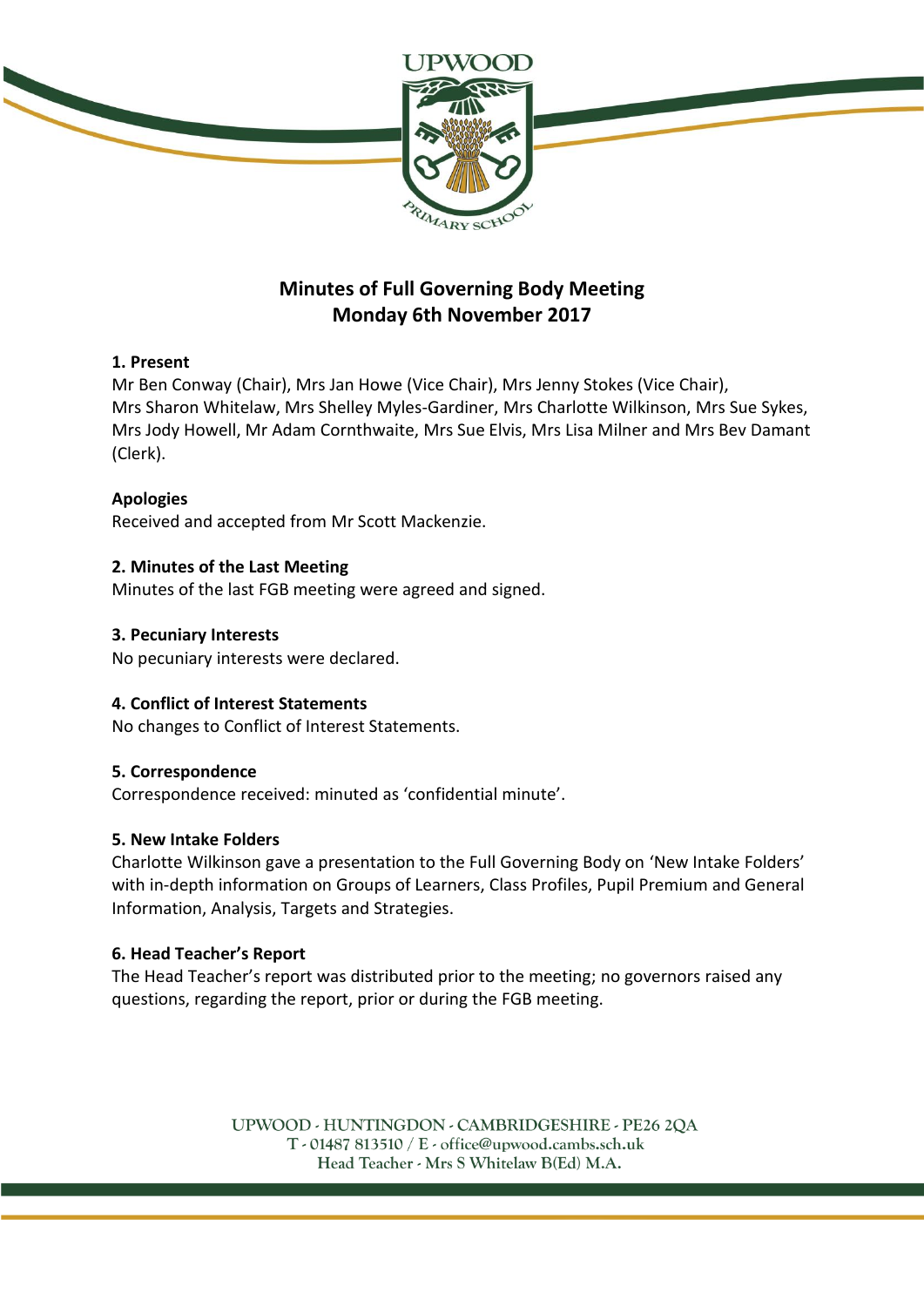

# **7. TDA Meeting: Academy Status**

The Governing Body discussed the potential benefits of Upwood Primary School joining a MATand unanimously voted that Upwood School would now register an interest with the DfE in joining Thomas Deacon Education Trust, TDET. This would now be followed by further parental and staff consultation.

#### **9. Sub-Committee Structure**

The sub-committee structure for 2017/2018 was agreed via email.

#### **10. Governor Involvement Forms**

Governors were reminded to complete and return their Governor Involvement Forms for this term to the Clerk of the Governors.

#### **11. Any Other Business**

No other business was discussed.

#### **12. Date of Future Meeting**

Date of Future Meeting confirmed as Monday 30th April 2018.

Meeting Closed at 9.00pm.